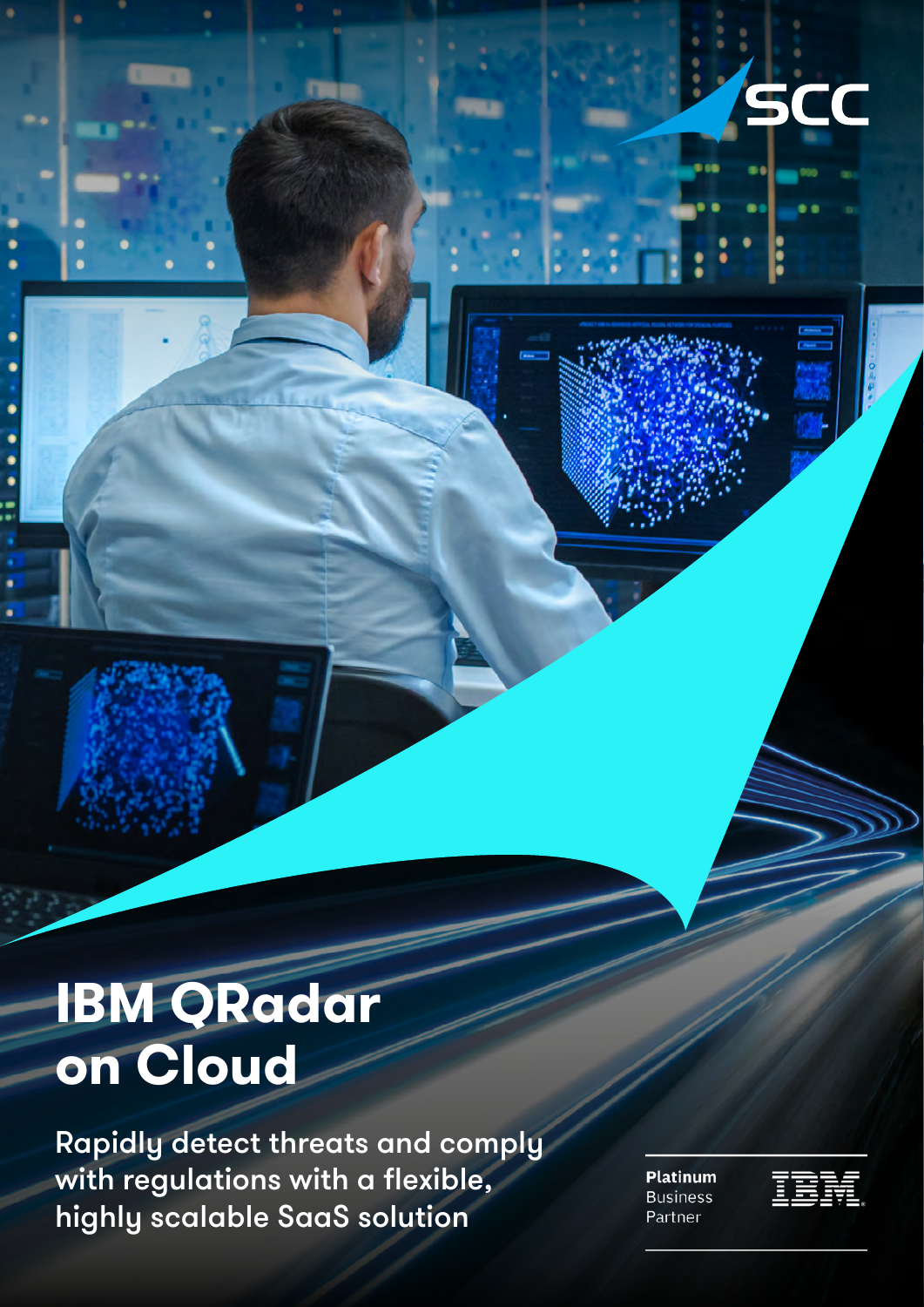## Introduction

As the threat landscape evolves, organizations can no longer rely on check-the-box compliance controls. Instead, they need comprehensive visibility into threats and risks within their environment so that they can better protect sensitive data and assets from advanced attackers. And, they need to achieve this in spite of a shrinking cyber security talent pool. Leading security intelligence solutions can help organizations gain an end-to-end security view across on-premises and cloudbased environments without requiring months of professional services or major customization investments. When delivered from the cloud, these solutions can also offer faster setup and scaling, access to dedicated DevOps resources, a lower cost of ownership and built-in resiliency and redundancy.

IBM® QRadar® on Cloud is a highly scalable Security Information and Event Management (SIEM) solution that consolidates log, event, and flow data from thousands of devices distributed across on-premises and cloud-based networks, performing immediate correlation and analysis to distinguish real threats from false positives. QRadar on Cloud helps security teams accurately detect and prioritize threats, and it provides intelligent insights that enable teams to respond quickly to reduce the impact of incidents.

This brochure explores the advantages of using an enterpriseready security intelligence solution, delivered from the IBM® Cloud™ with optional threat monitoring capabilities provide by IBM Services or a Managed Security Service Provider (MSSP). It will look at how IBM QRadar on Cloud, a Security as a Service (SaaS) offering, enables organizations to stay ahead of

the latest threats with industryleading technology combined with trusted IBM expertise resulting in greater flexibility, cost effectiveness, and peace of mind.

#### Security intelligence is vital in today's hybrid-cloud environments

To remain ahead of attackers, security teams need actionable insights into the most critical threats occurring in their environments.

### The right security intelligence and analytics tools can help:

- Reduce a large number of security events to a small number of actionable offenses
- Decrease false positives
- Inform security teams about what has been exploited and what malicious activity has taken place as a result—such as data loss, theft or fraud

• Provide quicker threat detection and accelerate incident response

Security intelligence solutions use advanced security analytics and automation to provide deeper insights into threats. These solutions are designed to collect, normalize, correlate and distill massive amounts of data – including network traffic, logs, user behavior, system configurations, vulnerability reports, and others – into actionable, prioritized alerts that notify security teams about both known and unknown threats.

System and network activities from on-premises and cloud environments can be collected and analyzed using a coherent and integrated approach. With an expectation that onpremises IT and cloud IT must co-exist, it is important to deploy a security intelligence solution that is flexible enough to fit into a mixed cloud and on-premises environment and handle data sources across a

#### broad range of infrastructures. IBM delivers advanced security intelligence and analytics, hosted from the cloud

The harsh reality is that today's IT organizations must work within increasingly limited budgets. Rather than deploying another point solution, they need an integrated platform that can provide advanced security intelligence with rapid time to value—while also providing the scalability and functionality needed to quickly and easily meet new requirements.

6000





All enquiries online@scc.com Contact our team 0121 766 7000 Visit [scc.com](https://www.scc.com)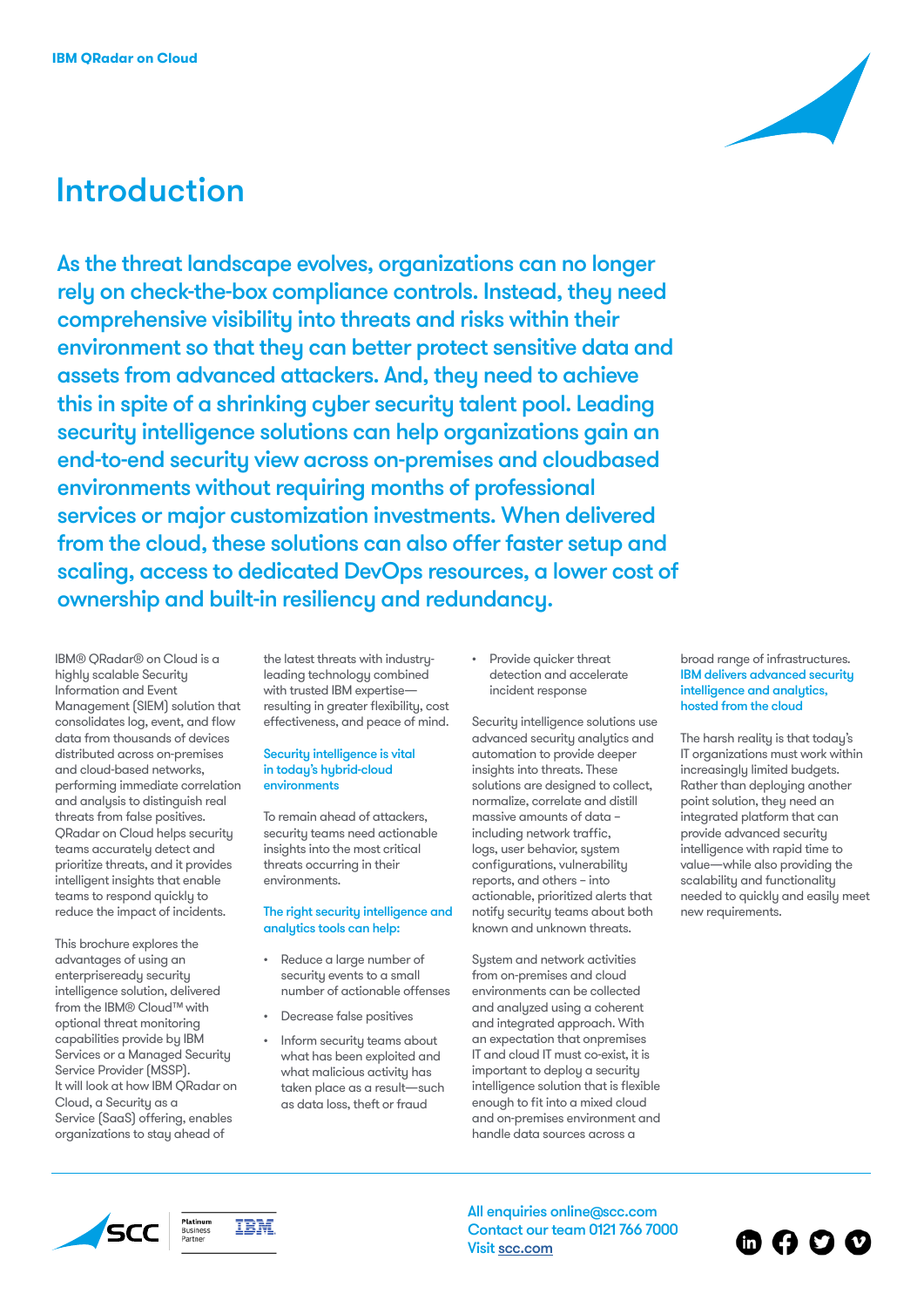#### Integrated, end-to-end visibility

IBM QRadar on Cloud provides a fast, easy, cost-effective way to meet changing needs for security intelligence and analytics. The solution delivers market-ready SIEM capabilities as a SaaS solution, eliminating the need for infrastructure management.

With IBM ORadar on Cloud, clients can spend up to 100 percent of their available time monitoring security events in their environment, investigating potential incidents, and building knowledge about normal versus suspicious activities.

QRadar on Cloud is built for resiliency to help protect your organization against hardware failures. It also benefits from the IBM X-Force® Threat Intelligence data feed to provide the latest insights into newly discovered threats and attacks.

Key capabilities of the IBM QRadar on Cloud offering include:

- A single architecture for analyzing event, log, flow, vulnerability, user and asset data
- Near real-time correlation and behavioral anomaly detection to identify high-risk threats
- High-priority incident detection among billions of data points
- Insights and visibility into network, application and user activity
- Streamlined regulatory compliance with out-of-the-box collection, correlation and reporting capabilities

QRadar on Cloud delivers the key capabilities of IBM QRadar SIEM configured to customer specifications and deployed within a dedicated private cloud environment. The solution is hosted by IBM within secure IBM Cloud data centers with built-in resiliency and failover-supporting infrastructure.

#### How it works

QRadar on Cloud is a component of the IBM QRadar Security Intelligence Platform, which offers integrated capabilities for log management, SIEM, risk and vulnerability management, user behavior analytics and network packet inspection.

Security teams can access QRadar SIEM capabilities from a web browser, just as they would if the infrastructure were deployed

on-premises. But IBM experts manage the infrastructure, on-going maintenance, disaster recovery and technical support.

Clients can start with basic log management and compliance reporting, and then add more capabilities and services over time as their team grows. Simpler competitive solutions lack the ability to add vulnerability management, user behavior analytics (UBA) or network packet inspection, which can result in out-of-date investments that may fall over when a real cyber-attack occurs.

Optionally, IBM Global Security Services or one of IBM Security's MSSP partners can offer a wide range of complementary threat monitoring services to cover either essential or advanced use cases, or they can separately assist with emergency response services to help remediate confirmed network breaches.

QRadar on Cloud is designed to:

• Collect and correlate over 400,000 events per second from on-premises and cloud-based sources to detect malicious behavioral patterns and enable a faster response to critical threats



- Collects data from both on-premises and cloud resources - Leverages real-time threat intelligence from X-Force - Includes access to value-added features from App Exchange

- Scale up and down to meet dunamically changing business needs
- Help ensure enterprise resiliency and availability with expert staff that monitors server health, installs critical patches, and upgrades software
- Align with an organization's operational expense budget model by featuring monthly billing and flexible payment options, as opposed to traditional budgeting based on large, up-front capital expenditures
- Help address the skills shortages by reducing time-todeployment and overhead associated with appliance management
- Include comprehensive threat intelligence from IBM X-Force research and development, one of the most respected commercial security research teams

#### Start your journey to a hosted, cloud-based SIEM solution

QRadar on Cloud provides organizations with quick access to market-leading SIEM technology, the flexibility to meet changing needs, and the trust of a world-class service team. In addition, the IBM offering enables organizations to take a phased approach to cloud-hosted security services. Organizations can start by outsourcing the core SIEM infrastructure and optionally add services or migrate to an even more comprehensive managed services engagement over time.

#### **Flexibility**

QRadar on Cloud is designed to support a wide variety of security use cases. Organizations do not have to worry about large up-front capital expenditures, burdensome infrastructure deployment and management, or IT maintenance expenses; they can simply plan for operating expenses via periodic billing.

At the same time, QRadar on Cloud enables organizations to customize the service to fit their specific needs. To help customers get up and running quickly, the solution offers over 450 out-of-the-box integrations with commercial products, as well as a custom Device Security Module (DSM) Editor to easily collect and parse custom log sources.



TRM

All enquiries online@scc.com Contact our team 0121 766 7000 Visit [scc.com](https://www.scc.com)